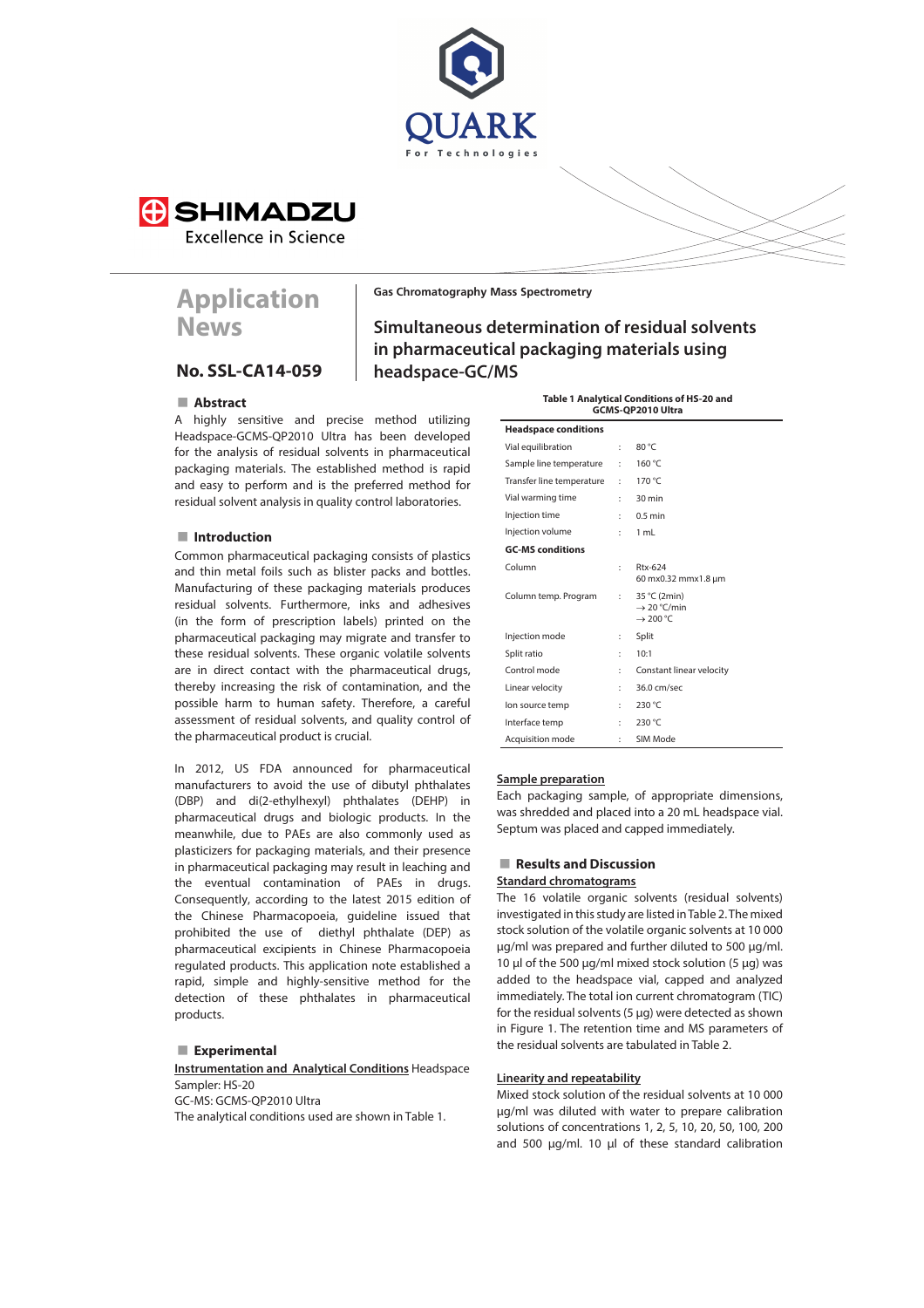





| Table 2. Mass spectrometry parameters for the GC-MS determination of target compounds |  |
|---------------------------------------------------------------------------------------|--|
|---------------------------------------------------------------------------------------|--|

| No.            | <b>Compound name</b> | <b>Retention time (min)</b> | CAS           | <b>Quantifier Ion</b> | <b>Qualifier lon 1</b> | <b>Qualifier lon 2</b> |
|----------------|----------------------|-----------------------------|---------------|-----------------------|------------------------|------------------------|
| $\mathbf{1}$   | Methanol             | 3.915                       | $67 - 56 - 1$ | 31                    | 32                     | 29                     |
| $\overline{2}$ | Acetone              | 5.228                       | $67 - 64 - 1$ | 43                    | 58                     | 42                     |
| 3              | Isopropanol          | 5.329                       | $67 - 63 - 0$ | 45                    | 43                     | 29                     |
| 4              | Acetonitrile         | 5.504                       | $75 - 05 - 8$ | 41                    | 40                     | 39                     |
| 5              | Dichloromethane      | 5.702                       | 75-09-2       | 49                    | 84                     | 86                     |
| 6              | 2-Methyl-2-propanol  | 5.732                       | $75 - 65 - 0$ | 59                    | 31                     | 41                     |
| 7              | 1-Propanol           | 6.281                       | $71 - 23 - 8$ | 31                    | 29                     | 42                     |
| 8              | Ethyl acetate        | 6.761                       | 79-20-9       | 43                    | 29                     | 45                     |
| 9              | 2-Butanol            | 6.846                       | 78-92-2       | 45                    | 59                     | 31                     |
| 10             | 2-Methyl-1-propanol  | 7.27                        | $78 - 83 - 1$ | 43                    | 41                     | 42                     |
| 11             | 1-Butanol            | 7.751                       | $71 - 36 - 3$ | 56                    | 31                     | 41                     |
| 12             | Ethyl propionate     | 8.128                       | 109-60-4      | 43                    | 61                     | 73                     |
| 13             | Toluene              | 8.917                       | 108-88-3      | 91                    | 92                     | 65                     |
| 14             | 1-Pentol             | 9.04                        | $71 - 41 - 0$ | 42                    | 55                     | 41                     |
| 15             | Butyl acetate        | 9.351                       | 123-86-4      | 43                    | 56                     | 41                     |
| 16             | 2-Ethyl-hexanol      | 11.815                      | 104-76-7      | 57                    | 41                     | 43                     |

solutions were added to the respective GC headspace vials to give 0.01, 0.02, 0.05, 0.1, 0.2, 0.5, 1, 2 and 5 µg. The 9 calibration solutions were analyzed, quantifed and plotted to give the calibration curves. Calibration curves of some residual solvents are shown in Figure 2. The Instrument Detection Limit (IDL), at S/N ratio of 3, of each compound was determined by injecting 0.2 μg standard mixture. The method calibration performance for the 16 residual solvents such as R and RSD of the retention time and area were also determined and shown in Table 3.

#### **Sample analysis**

A pharmaceutical packaging sample (Sample 1, capsule packaging material of dimensions 1.6cm × 2.7cm) were prepared and pretreated as described in the procedure 1.3 above. The sample was analyzed thrice, quantifed and the amount of residual solvents are tabulated in Table 4.

Another pharmaceutical packaging sample (Sample 2, granule packaging material of dimensions 4.5cm  $\times$  5cm) was selected and prepared as indicated in procedure 1.3 described above. The prepared sample 2 was analyzed twice and the results are shown in Table 5.

#### **Conclusion**

This article introduces the analysis of 16 residual solvents utilizing Shimadzu GCMS-QP2010 Ultra with HS-20 headspace sampler. These volatile organic compounds demonstrated good linearity over the range 0.1~5µg. In summary, this study has proven a simple, rapid and sensitive GC-MS method for the routine analysis of residual solvents in pharmaceutical packaging materials.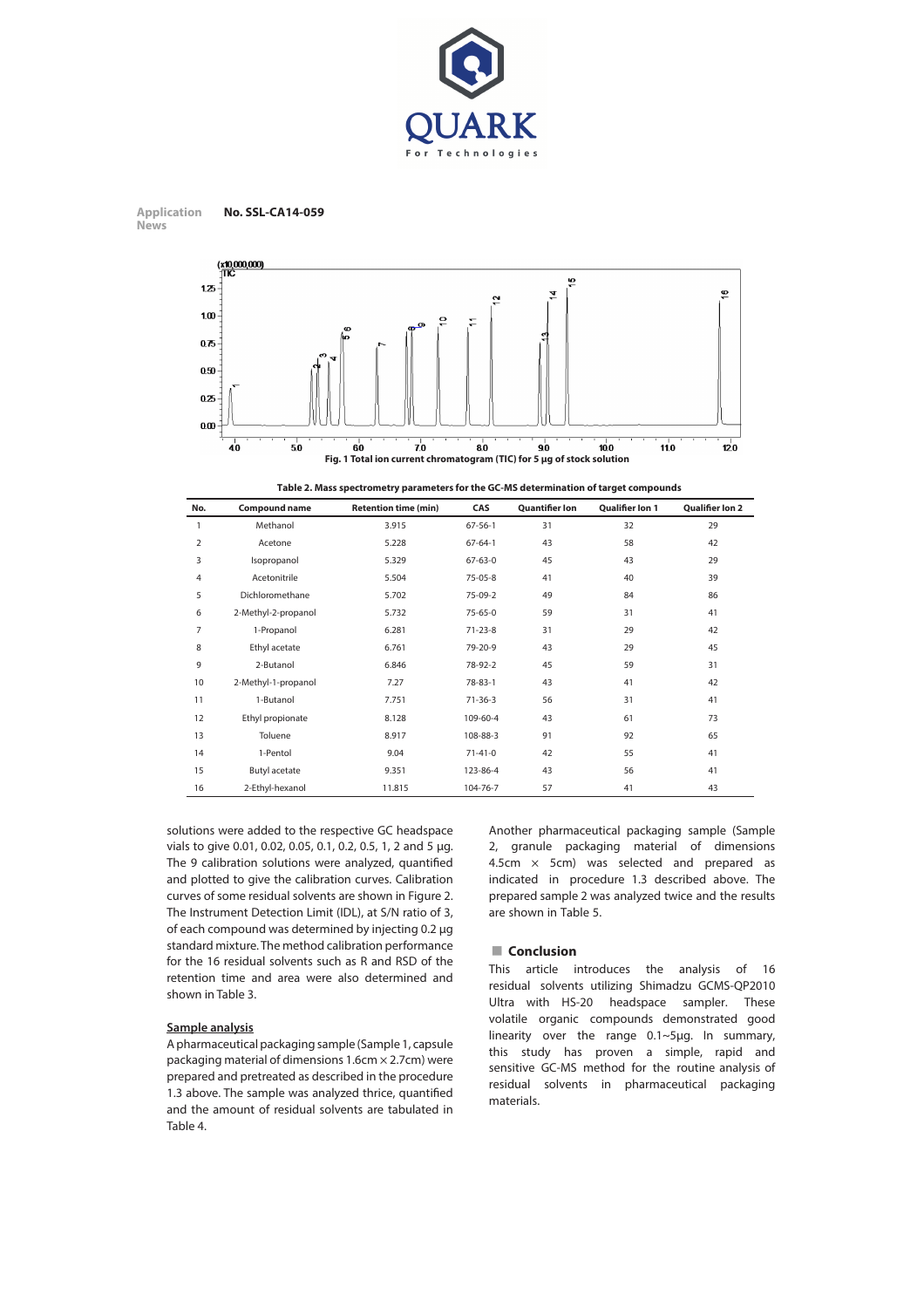

**Application No. SSL-CA14-059**

**News**



**Figure 2. Calibration curves of some residual solvents**

#### **Table 3. Method validation data**

| No.            | <b>Compound name</b> | R      | RSD%<br>(Area ratio) | RSD%<br>(Retention time) | <b>IDLs</b><br>(µg) |
|----------------|----------------------|--------|----------------------|--------------------------|---------------------|
| 1              | Methanol             | 0.9999 | 1.04                 | 0.01                     | 0.0002              |
| $\overline{2}$ | Acetone              | 0.9999 | 3.72                 | 0.01                     | 0.0007              |
| 3              | Isopropanol          | 0.9999 | 1.81                 | 0.00                     | 0.0001              |
| $\overline{4}$ | Acetonitrile         | 0.9999 | 3.30                 | 0.01                     | 0.0001              |
| 5              | Dichloromethane      | 0.9953 | 8.20                 | 0.00                     | 0.0002              |
| 6              | 2-Methyl-2-propanol  | 0.9999 | 3.22                 | 0.01                     | 0.0002              |
| 7              | 1-Propanol           | 0.9998 | 3.04                 | 0.00                     | 0.0004              |
| 8              | Ethyl acetate        | 0.9999 | 4.52                 | 0.01                     | 0.0028              |
| 9              | 2-Butanol            | 0.9998 | 3.39                 | 0.00                     | 0.0191              |
| 10             | 2-Methyl-1-propanol  | 0.9998 | 3.22                 | 0.01                     | 0.0211              |
| 11             | 1-Butanol            | 0.9999 | 6.77                 | 0.00                     | 0.0005              |
| 12             | Ethyl propionate     | 0.9998 | 4.92                 | 0.01                     | 0.0002              |
| 13             | Toluene              | 0.9876 | 11.69                | 0.01                     | 0.0002              |
| 14             | 1-Pentol             | 0.9994 | 5.77                 | 0.01                     | 0.0005              |
| 15             | Butyl acetate        | 0.9996 | 5.20                 | 0.01                     | 0.0004              |
| 16             | 2-Ethyl-hexanol      | 0.9995 | 8.89                 | 0.01                     | 0.0001              |